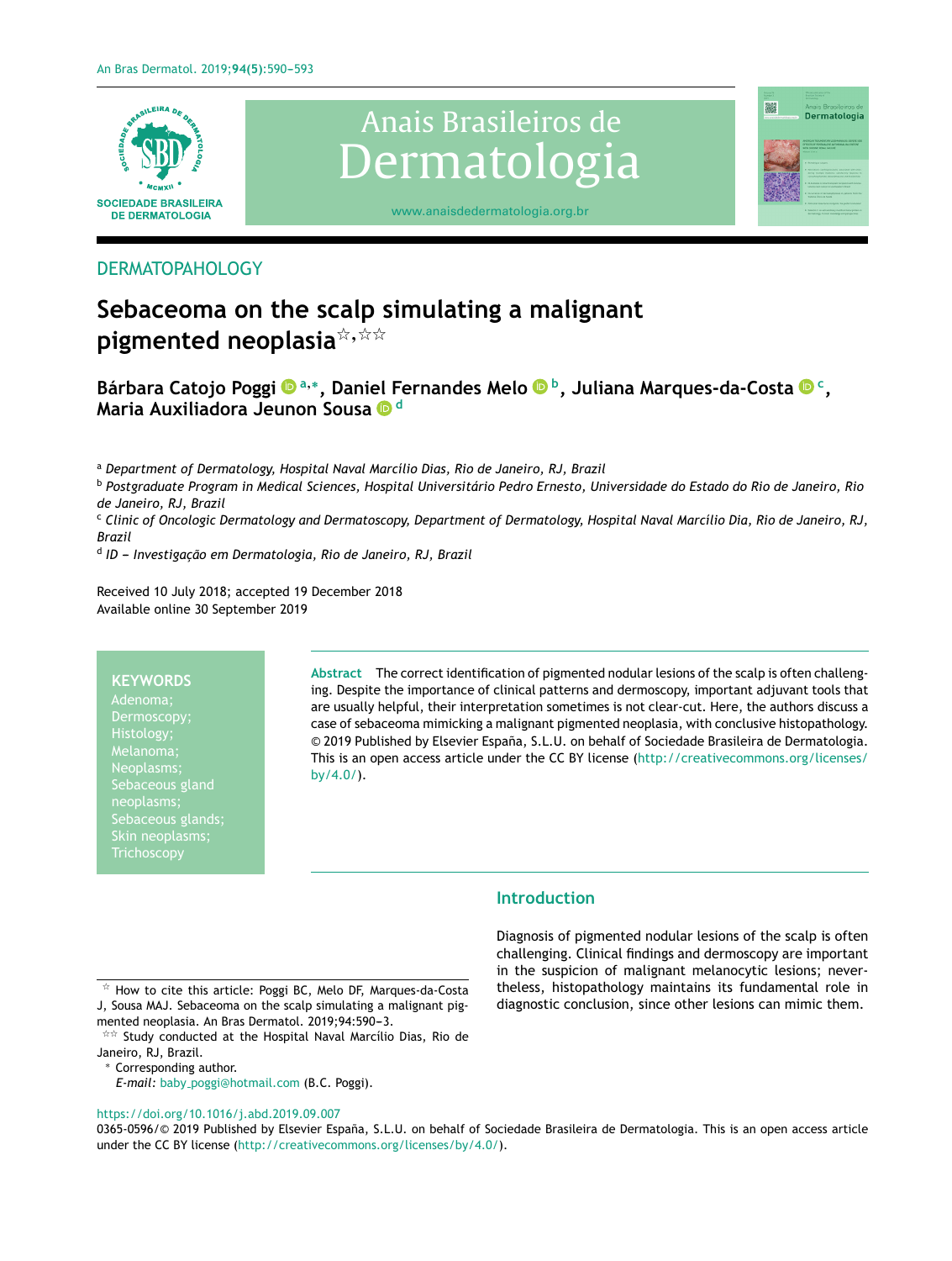<span id="page-1-0"></span>

**Figure 1** Blackened nodule upon erythematous base with central crust at the apex of the scalp.



**Figure 2** Hematic crust and peripheral red-milky area with poorly defined globules on dermoscopy.

#### **Case report**

An 80-year-old female patient, Fitzpatrick phototype II, with a history of endometrial cancer, developed a black, nodular, and asymptomatic lesion with erythematous base and central crust on the vertex of her scalp (Fig. 1). Dermoscopy showed a yellowish erythematous area, yellow globules, hematic crust, a red-milky area, and polymorphic vessels, suggesting seborrheic keratosis, an adnexal tumor, or a traumatized melanocytic nevus (Fig. 2). The presence of a whitish veil, a bright white area, asymmetric follicular openings, and rhomboidal structures did not allow exclusion of cutaneous melanoma (Fig. 2). An excisional biopsy was performed and histopathological examination evidenced a circumscribed proliferation of large basaloid cell masses and sebaceous cells, with the diagnostic conclusion of sebaceoma.

#### **Discussion**

Sebaceoma has been called sebomatrixoma or sebaceous epithelioma, when the use of the term epithelioma suggested malignancy. Classified by Troy and Ackerman in 1984 as a benign neoplasm with sebaceous differentiation, it more often affects women, with predominance in the eighth decade of life.[1](#page-3-0)

Clinically, it appears as a yellowish or orange, solitary, or rarely multiple hemispheric exophytic tumor located in the seborrheic areas of the body, especially on the scalp.<sup>[1,2](#page-3-0)</sup>

Dermoscopy of sebaceoma may present an amorphous yellowish-erythematous area with or without ulcerations, with centripetally branched arboriform vessels. The amorphous yellowish-erythematous area may be an important finding suggesting the sebaceous etiology of the lesion.<sup>[3,4](#page-3-0)</sup>

Several benign adnexal tumors may present as a single nonspecific lesion; therefore, histopathological examination is fundamental for definitive diagnosis. There are tumors for which no malignancy is suspected because they lie more deeply in the dermis and may resemble cysts. However, on several occasions, benign tumors are connected to the epidermis or touch it, with the possibility that traumatic ulcerations and thereby malignancies can be mimicked.<sup>[5,6](#page-3-0)</sup>

Benign and malignant tumors are identified by the type of differentiation they exhibit, the remnants of their origin cells, although malignant tumors lack the richness of findings that benign variants show. Regarding sebaceous tumors, the signs of differentiation are sebaceous cells and sebaceous ducts (Fig.  $3$ ).<sup>[5](#page-3-0)</sup>

Sebaceous glands are composed of several lobes leading to a duct connected to the hair follicle. There is a peripheral single row of undifferentiated cells and, toward the center, cells with increasing degrees of differentiation by fat synthesis until the well-differentiated sebocytes in which the nucleus is indented by various depressions caused by large fat vacuoles. Near the duct, the sebaceous cells lose their nuclei, and thus the sebaceous secretion known as holocrine is eliminated.

Sebaceomas are constituted by masses located in the dermis, connected or unconnected to the epidermis, with histological architecture that suggests benignity: rounded contours, a greater vertical axis, and symmetry, differ-



**Figure 3** Pathological features of sebaceoma. Regularly contoured epithelial neoplasia arranged in ''v'' with the apex pointing toward the depth. There is acanthosis on the left and predominance of dermal masses on the right, conferring intrinsic asymmetry, an unusual characteristic for this type of proliferation. The masses have regular shapes and sizes, are predominantly rounded or oval, and are immersed in collagenized stroma. In this panoramic magnification, it is already possible to perceive clusters of epithelial cells of pale cytoplasm permeating the masses; this is representative of mature sebocytes (Hematoxylin and eosin,  $\times$ 20).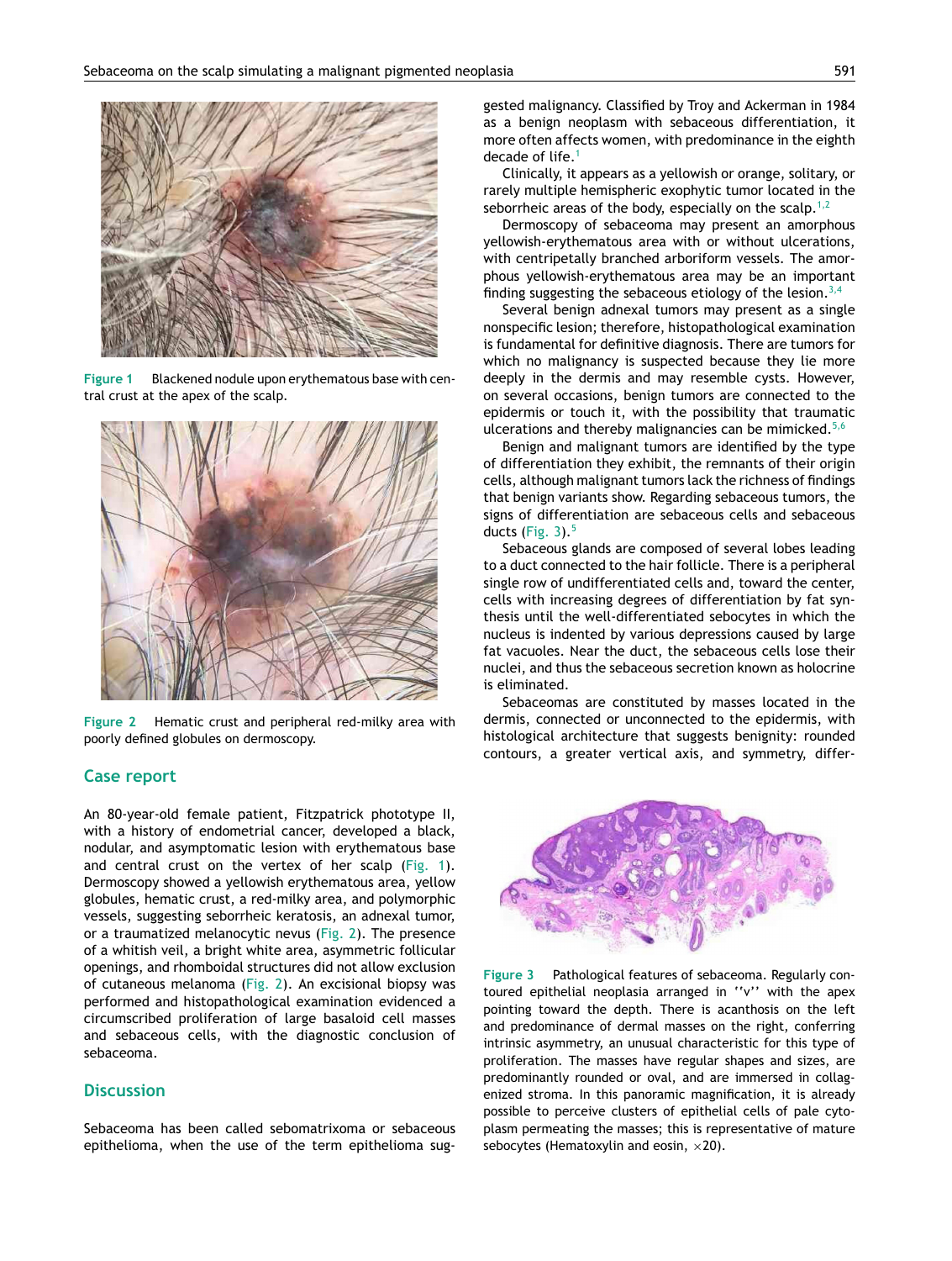ent from the sebaceous carcinomas despite the possible presence of mitosis ([Fig.](#page-1-0) 3). They are composed of undifferentiated cells and cells with different degrees of sebaceous differentiation. The absence of peripheral palisade and clefts between the aggregates and the stroma distinguish them from basal cell carcinomas with sebaceous differentiation.<sup>[5,6](#page-3-0)</sup>

What differentiate the sebaceous adenoma from sebaceoma are the cellular arrangement and the proportion of undifferentiated cells, more numerous in sebaceoma. In sebaceous adenoma, the arrangement of the latter in the periphery of the aggregates and in those with some degree of differentiation in the central portion resembles the normal sebaceous gland, facilitating its identification. However, unlike the normal gland, there are several layers of peripheral undifferentiated cells. This proliferation replaces the epidermis and its secretion is released straight to the surface, instead of draining into the follicular unit through the sebaceous duct where the sebaceous secretion of the normal gland reaches the surface.

In sebaceoma, with the two types of cells arranged in a disordered way, the search for sebocytes with more advanced differentiation  $-$  and they may be sparse  $-$  is necessary. In contrast, the sebaceous ducts, absent in the adenomas, are present in the sebaceomas and serve as a clue for the active search of sebocytes.

Although the sebaceous adenoma has the architectural and cytological characteristics closest to the normal gland, some authors considered it as a second type of sebaceous carcinoma due to presence of cell stacking and mitotic figures in undifferentiated peripheral cells.<sup>6,</sup>

The distinction between benign and malignant neoplasms considers the degree of differentiation, with the malignant neoplasms having lower degrees, since the cellular apparatus is geared toward cell division rather than synthesizing substances involved in differentiation. Advanced differenti-ation and malignity are opposing concepts (Fig. 4).<sup>[6](#page-3-0)</sup>

It is possible to suppose that the secretion of sebaceous adenomas, being freely eliminated on the surface, does not suffer the effect of a retrograde compression, as should occur with the passage of sebum through a narrow duct in the normal gland. It is a speculation to conclude that secretion retained until its elimination is a factor that inhibits cell division and that its absence in sebaceous adenomas favors cell proliferation. It is important to remember that in the bulbs of anagenic follicles, producing a hair shaft continuously at a reasonable rate, cell stacking and mitosis also occur.

Immunohistochemical study in sebaceoma shows multifocal positivity of the neoplastic cells with anti-CK7 and anti-EMA antibodies, and negativity in reactions with anti-CK20 and anti-BerEp4 antibodies (Fig. 5).

Presence of neoplasms with sebaceous differentiation or multiple keratoacanthomas may be revealing of Muir-Torre Syndrome, which also has visceral adenocarcinomas located mainly in the gastrointestinal and genitourinary tracts, endometrium, and larynx. It predominantly affects men in the fifth decade of life, and clinical screening is mandatory, as in the case of the patient in question.  $8.9$ 

#### **Final considerations**

The diagnosis of pigmented nodular lesions of the scalp is challenging. Dermoscopy is an excellent tool for the definition of these cases, having well-established standards for the diagnosis of neoplasms, pigmented or not. However, as in the case reported, the histopathological study remains the gold standard for diagnosis, and was fundamental for the elucidation of the sebaceous nature described above.

#### **Financial support**

None declared.



**Figure 4** Pathological features of sebaceoma. Detail of epithelial massive arranged in the dermis. The predominance of vesicle-like epithelial cells and scarce cytoplasm (immature sebocytes) can be noted, which are less permeated by pale cytoplasm cells, containing lipid vacuoles, some with indented nuclei (mature sebocytes), randomly arranged and associated with ducts. There is absence of palisade in the periphery of the masses (hematoxylin and eosin,  $\times$ 200).



**Figure 5** Immunohistochemical staining of the skin biopsy: positivity in the immunohistochemical reaction with the anti-EMA antibody in a cytoplasmic reticular pattern around the lipid vacuoles (original magnification of  $\times$ 400).